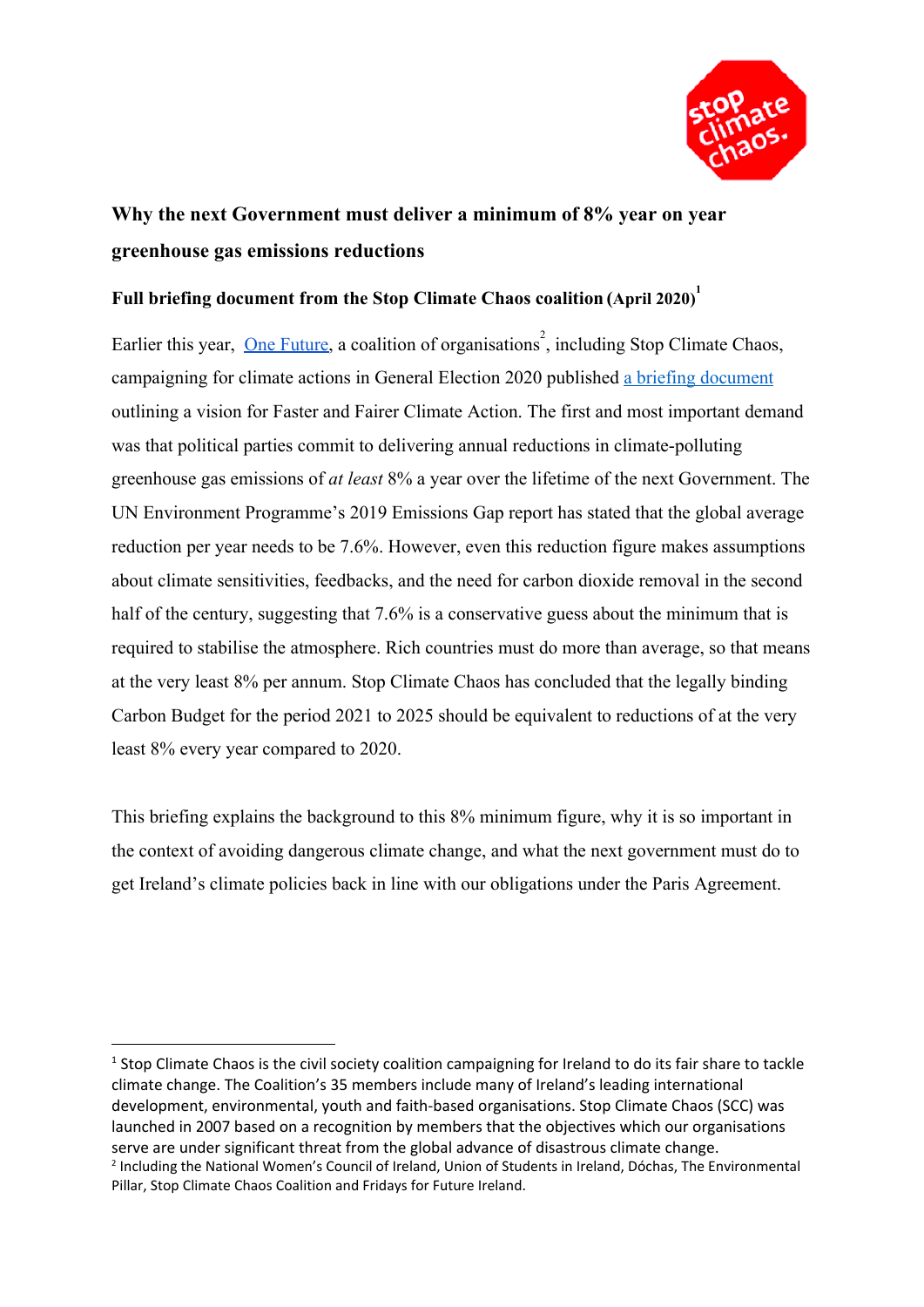#### **1. The Science**

[The Paris Agreement](https://unfccc.int/process-and-meetings/the-paris-agreement/the-paris-agreement) of 2015 aims to greatly strengthen the global response to the threat of climate change by holding the increase in the global average temperature 'to well below 2°C above pre-industrial levels and to pursue efforts to limit the temperature increase to 1.5 °C above pre-industrial levels', recognizing that this would significantly reduce the risks and impacts of climate change.

Since 2015, new reports by the Intergovernmental Panel on Climate Change (IPCC) have highlighted the risks of even 1.5°C of warming. The [IPCC 2018 Special Report on 1.5°C](https://www.ipcc.ch/sr15/) [\(SR15\)](https://www.ipcc.ch/sr15/) is widely regarded as the most important climate science report of the decade. It offers the most exhaustive and authoritative assessment of the impacts of global warming of 1.5°C above pre-industrial levels and the action needed to stay below this threshold.

The SR15 report noted that  $1.5^{\circ}$ C is still feasible but that limiting global warming will require steep reductions in global emissions over and above what countries have committed to doing under the Paris Agreement. Based on current emissions pathways, and the commitments made by parties to the Paris Agreement, we will pass the 1.5°C marker by 2040 towards an unliveable  $3^{\circ}$ C or  $4^{\circ}$ C world. The IPCC special report on 1.5°C makes it clear that even with much more ambitious action than is currently proposed under existing country commitments, increased action would need to achieve net zero CO2 emissions in less than 15 years to stay below 1.5°C to avoid reliance on risky geoengineering and carbon dioxide removal technologies. And even if this is achieved, temperatures would only be expected to remain below the 1.5°C threshold if the actual geophysical response ends up being towards the low end of the currently estimated uncertainty range.<sup>3</sup> If net zero CO2 emissions is achieved globally as late as 2050, the models used by the IPCC to calculate emission pathways suggest some form of CDR with carbon storage on land or sequestration in geological reservoirs. In light of these assumptions, taking a gamble on anything less than 8% reductions per annum would seem to be a very high-risk strategy.

<sup>&</sup>lt;sup>3</sup> Rogelj, J. et al, 2018: Mitigation Pathways Compatible with 1.5°C in the Context of Sustainable Development. In: Global Warming of 1.5°C. An IPCC Special Report on the impacts of global warming of 1.5° C [Masson-Delmotte, V. et al (eds.)]. Available at <https://www.ipcc.ch/sr15/chapter/chapter-2/>.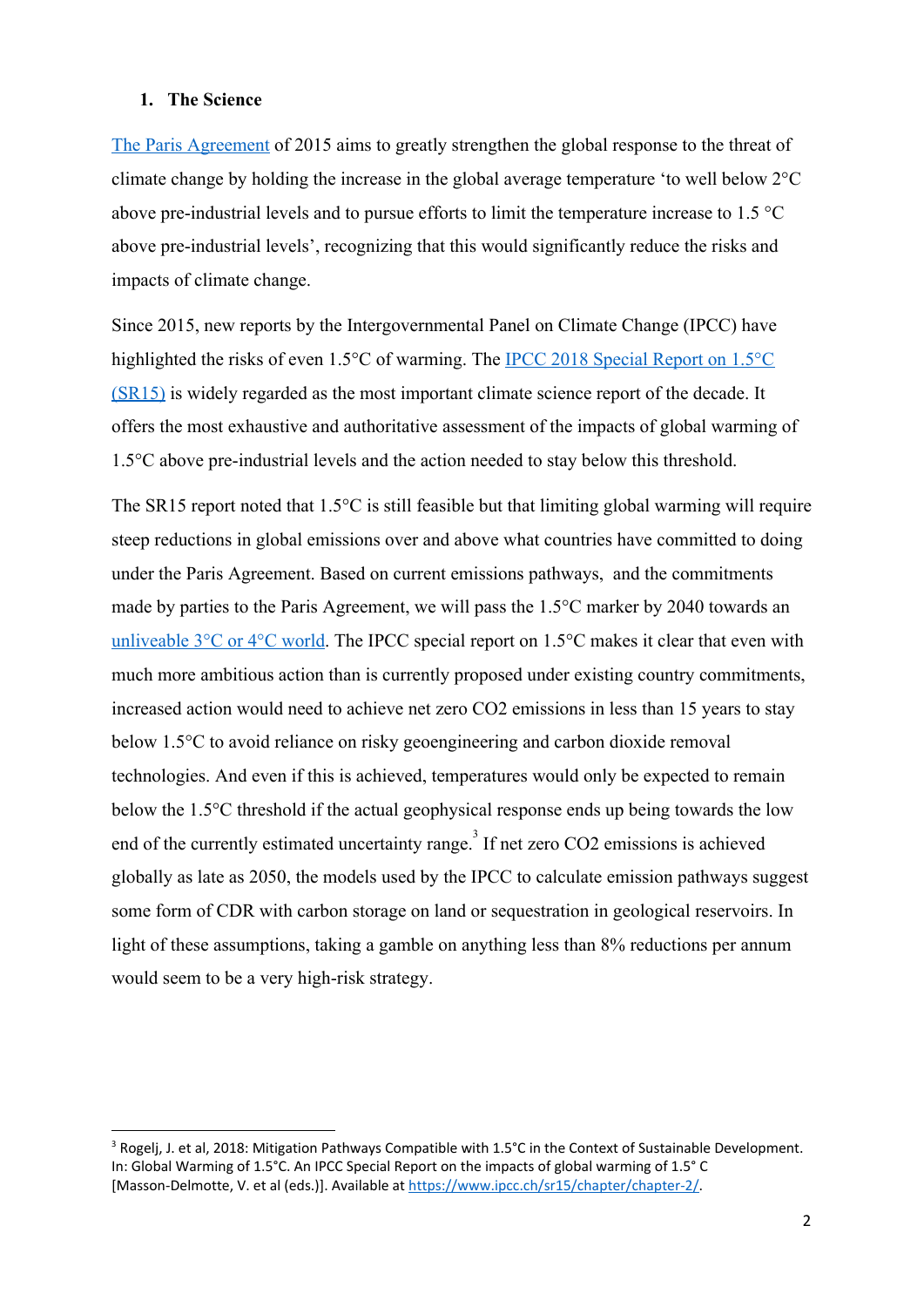### **2. Does 1.5°C of warming pose risks to Ireland?**

The difference between 1.5°C and 2°C of warming is stark. The earth is already 1°C warmer than the pre-industrial era, and this means that much of the planet is already experiencing climatic changes including increased frequency and severity of extreme weather events such as heatwaves, droughts and storms.<sup>4</sup>

Ireland's climate has already warmed by over  $1^{\circ}$ C. Preliminary attribution studies<sup>5</sup> by climate scientists show that the 2018 summer's heat wave was considerably more likely as a result of climate change. Analysis of temperature data shows that the highest anomalies were in northern Scandinavia and in western Ireland, with heat waves already more than five degrees warmer than the average hottest three days of the year in 1981-2010. Prof. Peter Stott of the UK Met Office and Hadley Centre, in a presentation to the Joint Oireachtas Committee on Climate Action in 2018, pointed to the unequivocal evidence that the climates of Ireland and the UK have shifted with warmer average temperatures, more precipitation and more weather extremes.<sup>6</sup> The EPA has warned that climate change impacts are projected to increase in the coming decades and during the rest of this century.<sup>7</sup> While it is not possible to predict the scale and extent of these impacts, particularly during the second half of the century, or how to reflect the potential of global actions to reduce greenhouse gas emissions in emission scenarios, there is no doubt that climate change poses severe risks for Ireland. Predicted adverse impacts for Ireland include:

- sea level rise,
- more intense storms and rainfall events,
- increased likelihood and magnitude of river and coastal flooding and water shortages in summer in the east,
- adverse impacts on water quality,
- changes in distribution of plant and animal species,
- effects on fisheries sensitive to changes in temperature.

<sup>5</sup> See [https://www.worldweatherattribution.org/attribution-of-the-2018-heat-in-northern-europe/.](https://www.worldweatherattribution.org/attribution-of-the-2018-heat-in-northern-europe/)

<sup>4</sup> See [https://www.climate-lab-book.ac.uk/2017/defining-pre-industrial/.](https://www.climate-lab-book.ac.uk/2017/defining-pre-industrial/)

 $6$  Stott, P. Evidence given to Joint Oireachtas Committee on Climate Action 2<sup>nd</sup> October 2018.

[https://www.oireachtas.ie/en/debates/debate/joint\\_committee\\_on\\_climate\\_action/2018-10-02/3/](https://www.oireachtas.ie/en/debates/debate/joint_committee_on_climate_action/2018-10-02/3/) <sup>7</sup> Desmond, M., O'Brien, P. and McGovern, F., 2017. *A summary of the state of knowledge on climate change impacts for Ireland*. EPA research report no.223.

[http://www.epa.ie/researchandeducation/research/researchpublications/researchreports/EPA%20RR%20223](http://www.epa.ie/researchandeducation/research/researchpublications/researchreports/EPA%20RR%20223_web.pdf) [\\_web.pdf](http://www.epa.ie/researchandeducation/research/researchpublications/researchreports/EPA%20RR%20223_web.pdf)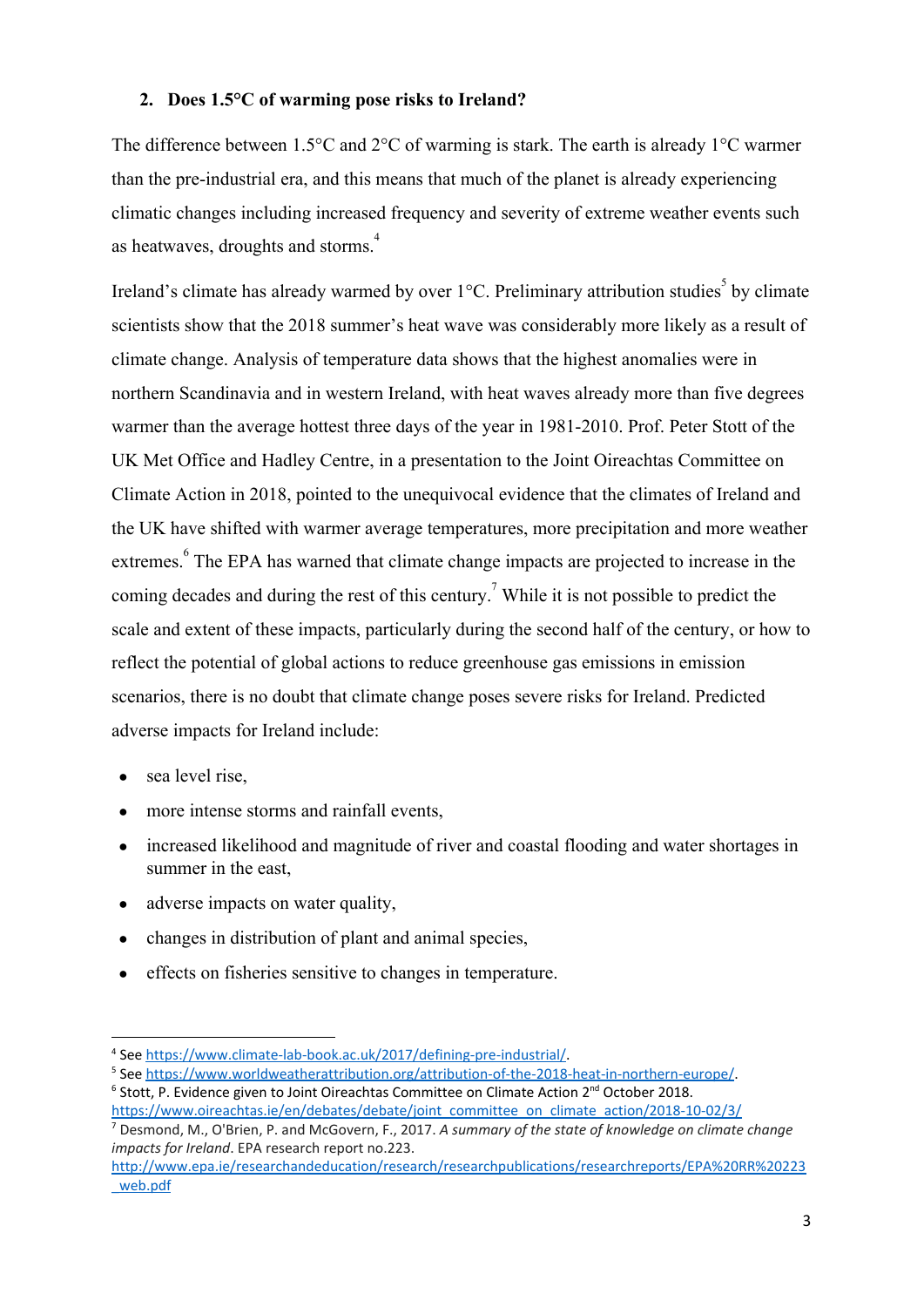#### **3. What is a carbon budget?**

In its 2019 Emissions Gap Report, the UNEP estimated where GHG emissions should be by 2030 in order to be consistent with a least-cost pathway towards limiting global warming to specific temperature goals - 2°C, 1.8°C and 1.5°C. Scientific understanding of the global carbon cycle is now unequivocally confident in making a direct causal link between increased atmospheric concentrations of greenhouse gases and changes in global temperature. Because of this linear relationship between greenhouse gas concentrations in the atmosphere and temperature increases (see p.18 of [th](https://www.ipcc.ch/site/assets/uploads/2018/02/AR5_SYR_FINAL_SPM.pdf)e synthesis report of the  $5<sup>th</sup>$  $5<sup>th</sup>$  [Assessment Report of the](https://www.ipcc.ch/site/assets/uploads/2018/02/AR5_SYR_FINAL_SPM.pdf) [IPCC](https://www.ipcc.ch/site/assets/uploads/2018/02/AR5_SYR_FINAL_SPM.pdf) in 2018), it is possible to calculate the total cumulative emissions budget that is consistent with a given temperature increase. In other words, for any given global temperature rise limit (such as those enshrined in article 2 of the Paris Agreement), there is a corresponding, finite limit on how much more  $CO_2$  can ever be released. This is the reason why emissions from carbon intensive fossil fuels such as coal, oil, gas and peat must be ceased in their entirety as quickly as possible, and no new fossil fuel-related infrastructure can be considered in order to avoid 'lock-in' of additional emissions or reliance on carbon dioxide removal technologies later in the century (also known as negative emission technologies). This limit on allowable  $CO_2$  emissions is called the Global Carbon Budget (GCB). It may be understood as the area under an emissions curve rather than the emissions trajectory itself. See the interactive graph by [Carbon Brief](https://www.carbonbrief.org/unep-1-5c-climate-target-slipping-out-of-reach) which highlights the increasing challenge of staying below 1.5° if mitigation is delayed:

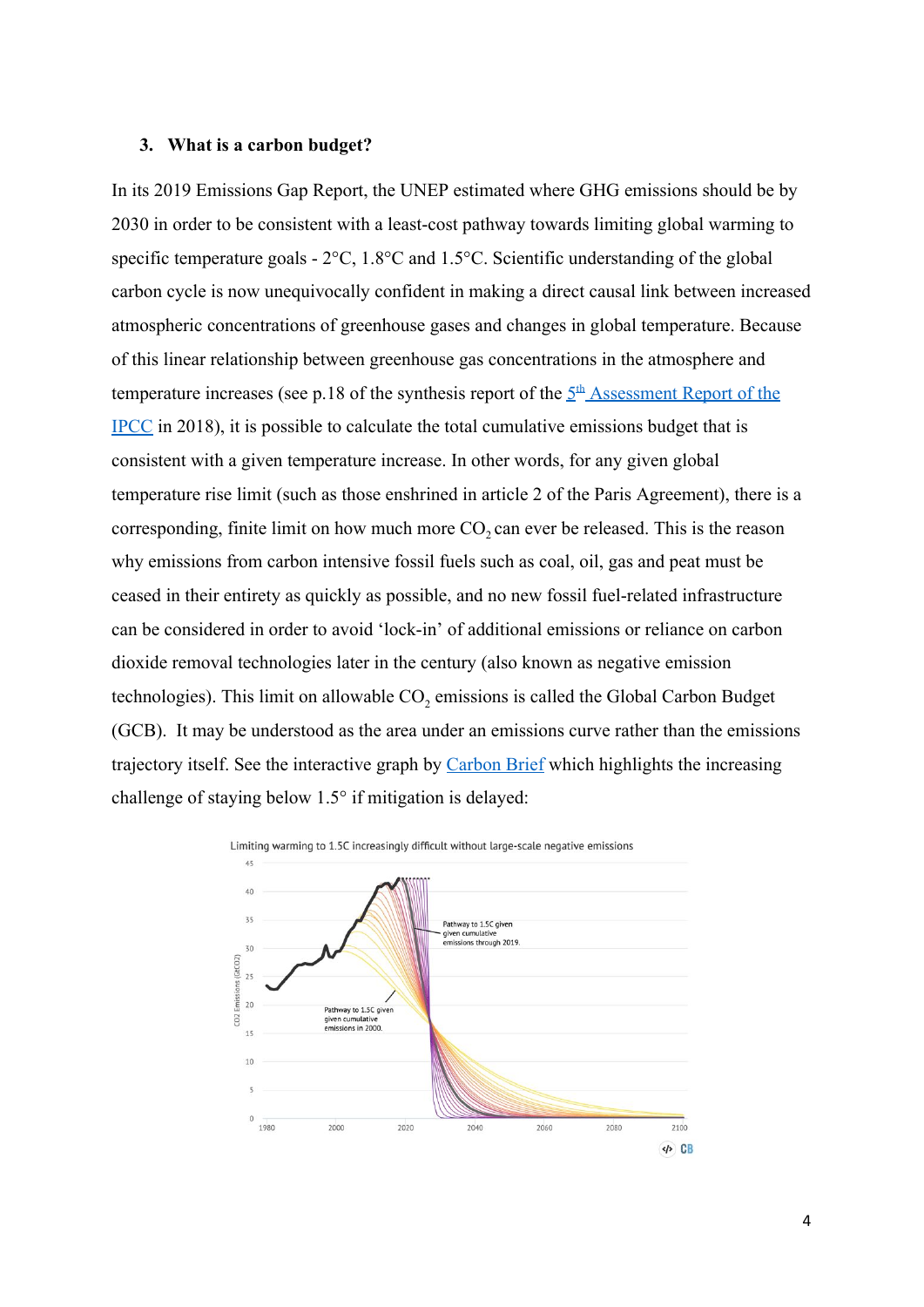For example, for a 66% probability of keeping temperatures below 1.5°C in 2100 (peaking below 1.7°C), the total carbon budget for 2030 is ~25 GtCO<sub>2</sub>e. For a 66% probability of keeping temperatures below 2°C of warming, global emissions would need to not exceed ~41 GtCO<sub>2</sub>e in 2030.

The most important greenhouse gas in this calculation is carbon dioxide or  $CO<sub>2</sub>$  since it remains in the atmosphere for so  $\log^8$ , and thus functions as a 'stock' pollutant. Thus, it is not the *rate* of emissions (or how much is emitted per annum for example) that captures the real impact of carbon dioxide. Rather, we need to focus on the *cumulative* or total amount released over time to determine its impact on the atmosphere.

However, current policies as reflected in the Nationally Determined Contributions (NDCs) submitted by countries to the UNFCCC secretariat are projected to result in emissions of  $~60$ GtCO<sub>2</sub>e in 2030 which will put the world on track for triggering catastrophic and irreversible global heating of  $3-4$ °C – a 'hothouse earth' scenario<sup>9</sup> in which widespread human suffering and ecosystem collapses due to climate change would be unavoidable.

The important message from this is that political feasibility, while essential, cannot be the only or even primary consideration in designing climate strategies. The atmosphere will not respond to good intentions and incremental progress: what is required is an approach that respects physics, and physical limits.

## **4. Non-CO**₂ **GHGs affect the carbon budget: methane and nitrous oxide**

Methane and nitrous oxide are two powerful non-CO<sub>2</sub> greenhouse gases which also impact global warming as a result of human activities. The IPCC SR15 report states that global emission pathways meeting 1.5ºC or 2ºC with no or limited overshoot require deep reductions in methane and black carbon by  $35\%$  or more by 2050 relative to  $2010$ .<sup>10</sup> Nitrous oxide reductions corresponding to the global carbon budget must be in the order of a 20% reduction by 2050.

<sup>8</sup> Inman, M., 2008. Carbon is forever. *Nature reports climate change*, pp.156-158.

<sup>9</sup> Steffen, W. et al., 2018. Trajectories of the Earth System in the Anthropocene. *Proceedings of the National Academy of Sciences*, *115*(33), pp.8252-8259.

<sup>10</sup> IPCC, 2018 SR15: Summary for Policy Makers C1.2 'Modelled pathways that limit global warming to 1.5°C with no or limited overshoot involve deep reductions in emissions of methane and black carbon (35% or more of both by 2050 relative to 2010).' <https://www.ipcc.ch/sr15/chapter/spm/>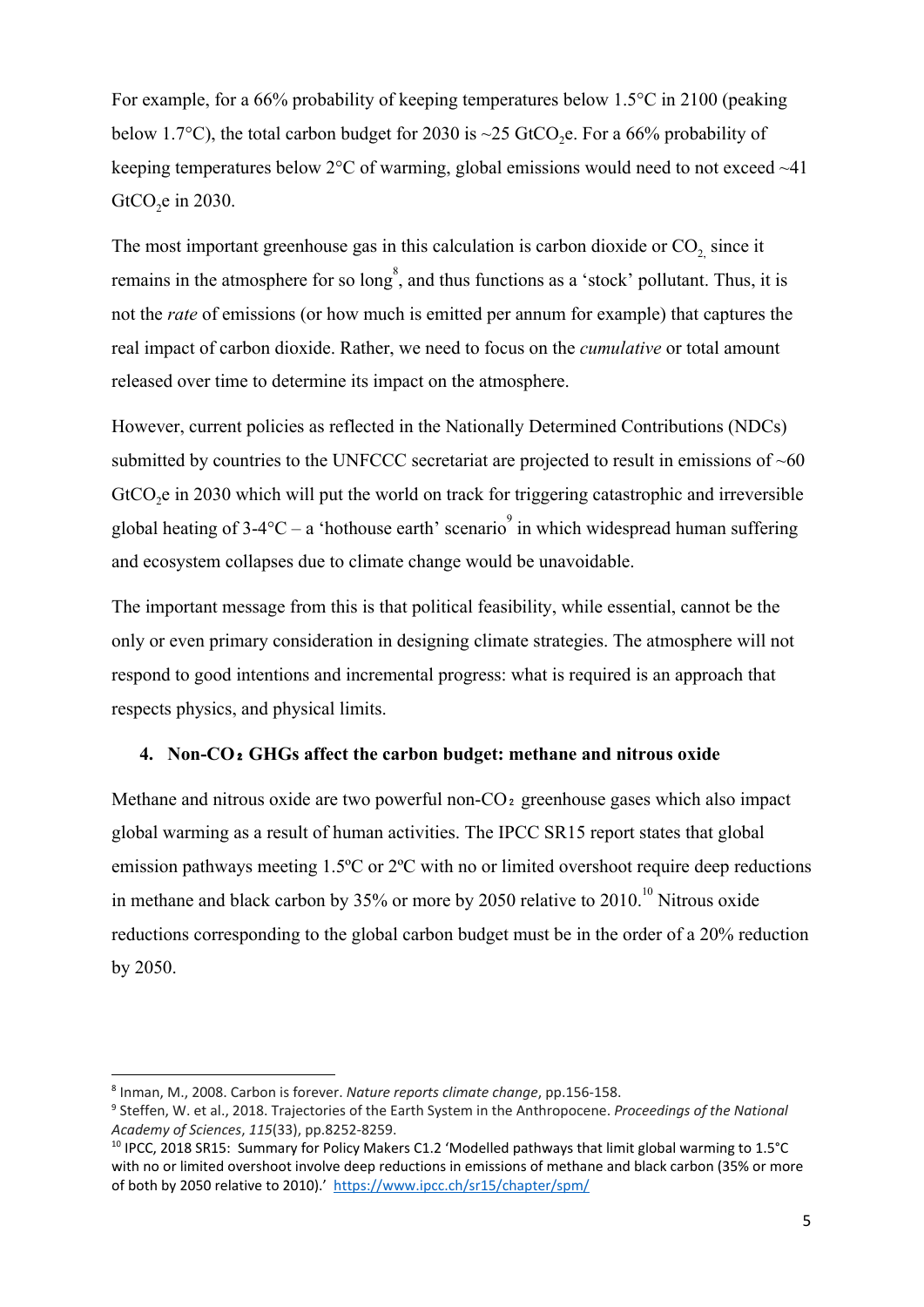Methane is especially important and frequently misunderstood or misrepresented because it's warming effect is very strong, but peaks about 10 years after release and then declines, unlike  $CO<sub>2</sub>$  and nitrous oxide which have a much longer lasting warming effect. However, the contribution of methane to global warming is not just due to a single pulse or year of emissions. Its impact is a function of the ongoing flow to the atmosphere due to continued/rising fossil fuel (coal and fossil gas) extraction and distribution, and to continued/rising rice and ruminant (cattle and sheep) agriculture. If methane emissions increase, then there is a very strong warming effect. If methane reduces very slowly, by about 10% every 30 years there is no additional warming. Crucially though, the existing contribution is maintained, and this level can be very substantial: in Ireland's case, total to-date warming responsibility contributions are about 40% from methane and 7% from nitrous oxide, most of the remainder being due to  $CO<sub>2</sub>$ .

However, the converse is also true: if the annual emissions flow of methane, globally or from any individual nation, can be steadily reduced then a reduction from methane's current warming contribution occurs. Thus, by pointing to a requirement of an average global 35% methane flow reduction by 2050 in Paris-aligned pathways, the IPCC are indicating that this methane warming reduction effect is critical to determining the estimated carbon dioxide global carbon budget. If methane flow is not reduced to that extent, then the  $CO<sub>2</sub>$  budget available to energy and land use emissions is substantially reduced. Simply put, reducing  $CO<sub>2</sub>$  emissions rapidly to zero is the most critical climate action to limit future warming, but reducing methane steadily from now (albeit at lower required rates than for  $CO<sub>2</sub>$ ) is also critical to Paris-aligned climate action.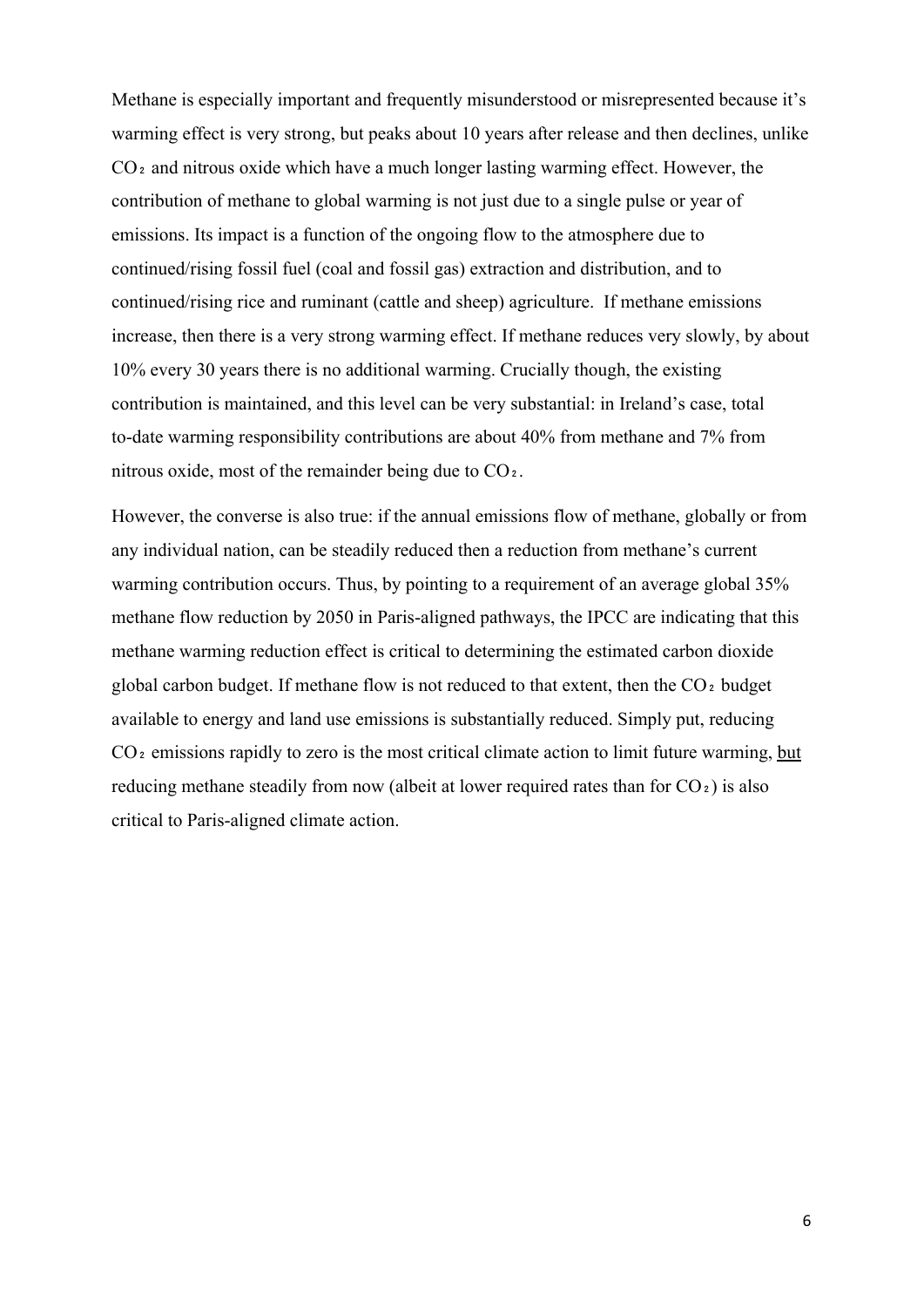

Figure 2.3 Greenhouse Gas emissions-by Gas (excluding LULUCF) 1990-2017

The two non-CO<sub>2</sub> GHGs, methane and nitrous oxide, are particularly important in Ireland's climate action policy because they are strongly related to the use of synthetic nitrogen fertilisers in agriculture that are used to increase dairy and beef production. Ireland has high non- $CO<sub>2</sub>$  emissions (i.e. methane and nitrous oxide) compared to other EU nations – emissions of both pollutants are three times the EU nation average in per capita terms. Since 2011, agricultural nitrous oxide has increased by 18% and methane emissions have increased by 15%. This rising trend has reversed the falling non-CO<sub>2</sub> trend in the period 1998 to 2010.

As a result, Ireland is undoing the very significant mitigation achieved previously. This is doing the exact opposite of the IPCC recommendation of methane reduction from 2010. By increasing agricultural methane flow, a very rapid increase in Ireland's global warming contribution is occurring. Effectively the large additional warming effect of agricultural methane from increasing dairy and beef production substantially reduces the share of Ireland's 'fair share' carbon budget for energy  $CO<sub>2</sub>$  from transportation, heating and electricity. In Ireland's case, due to the amount of methane emitted, the potential mitigation effect is very large: even small percent annual reductions would contribute significantly to near-term climate action. For Ireland, new research is suggesting that a -2% per year drop in

Source: EPA 2019, National Inventory Report to UNFCCC. [https://www.epa.ie/pubs/reports/air/airemissions/ghg/nir2019/Ireland%20NIR%202019\\_Final.pdf](https://www.epa.ie/pubs/reports/air/airemissions/ghg/nir2019/Ireland%20NIR%202019_Final.pdf)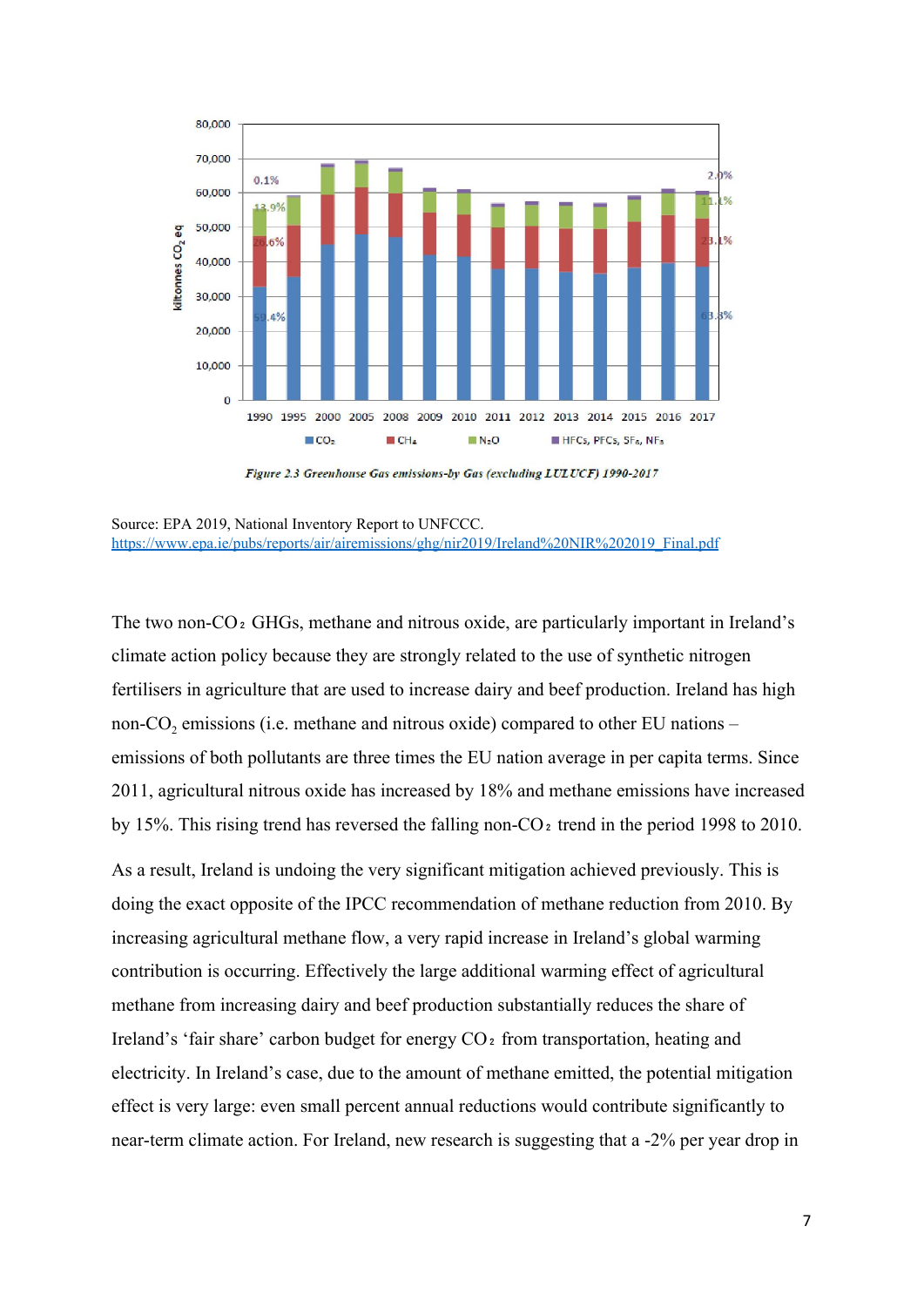methane emissions would approximately correlate to an  $-8\%$  per year CO<sub>2</sub> emissions pathway; but -4% per year in methane would enable far more achievable -4% overall emissions reduction per year. If rising or no methane reduction is achieved in Ireland (as is projected under current policies) the corresponding CO<sub>2</sub> reduction rates would approach -20% per year. In short, reductions in methane are essential to achieving Paris-aligned climate action.

### **5. What is Ireland's share of the global carbon budget?**

Ireland contributes disproportionately to climate change, having the third highest emissions per capita in the EU at 13.3 tCO<sub>2</sub>e, or twice the levels of Sweden. Ireland as a country emits around 60 million tonnes of  $CO<sub>2</sub>e$  per annum. However, the  $EPA's 2019$  emissions projections show that Ireland's actual emissions between 1990 and 2020 will have *increased* (and will increase again by  $6\%$  by 2030).<sup>11</sup> These increases are expected in part due to economic growth, population growth, road transport, inefficient buildings, the continued expansion of the dairy herd, and overall, unambitious climate policies with a high dependence on fossil fuels. EU regulations require Ireland to reduce non-ETS emissions by 30% compared with 2005 levels by 2030. The latest projections indicate that Ireland will exceed this target over the period  $2021$ -2030 by 52-67 MtCO<sub>2</sub>e.

However, neither Ireland's 2030 targets, and the 2019 Climate Action Plan are consistent with the Paris Agreement goals of stabilising the global temperature or pursuing efforts to keep global warming below 1.5°C in a manner that is consistent with sustainable development and global equity. Researchers in UCC and DCU have used a range of methodologies to calculate a Paris-aligned *fair share* quota for the Republic of Ireland. According to McMullin et al.<sup>12</sup>, for a national climate strategy to be *Paris-aligned*, it would require policies and a cumulative emissions quota or budget that is consistent with the commitments in Article 2 of the Paris Agreement. This article obligates parties to the Agreement to approach the stabilisation of atmospheric temperatures in a way that reflects

<sup>&</sup>lt;sup>11</sup> EPA 2018 Emission projections to 2040.

[https://www.epa.ie/pubs/reports/air/airemissions/ghgprojections2018](https://www.epa.ie/pubs/reports/air/airemissions/ghgprojections2018%20-2040/Greenhouse_Gas_Projections.pdf) [-2040/Greenhouse\\_Gas\\_Projections.pdf](https://www.epa.ie/pubs/reports/air/airemissions/ghgprojections2018%20-2040/Greenhouse_Gas_Projections.pdf)

<sup>&</sup>lt;sup>12</sup> McMullin, B., Price, P., Jones, M.B. and McGeever, A.H., 2019. Assessing negative carbon dioxide emissions from the perspective of a national "fair share" of the remaining global carbon budget. *Mitigation and Adaptation Strategies for Global Change*, pp.1-24 available at

<http://www.eeng.dcu.ie/~mcmullin/etc/MASGC-McMullin-2019-AAM/MASGC-McMullin-2019-AAM.pdf>.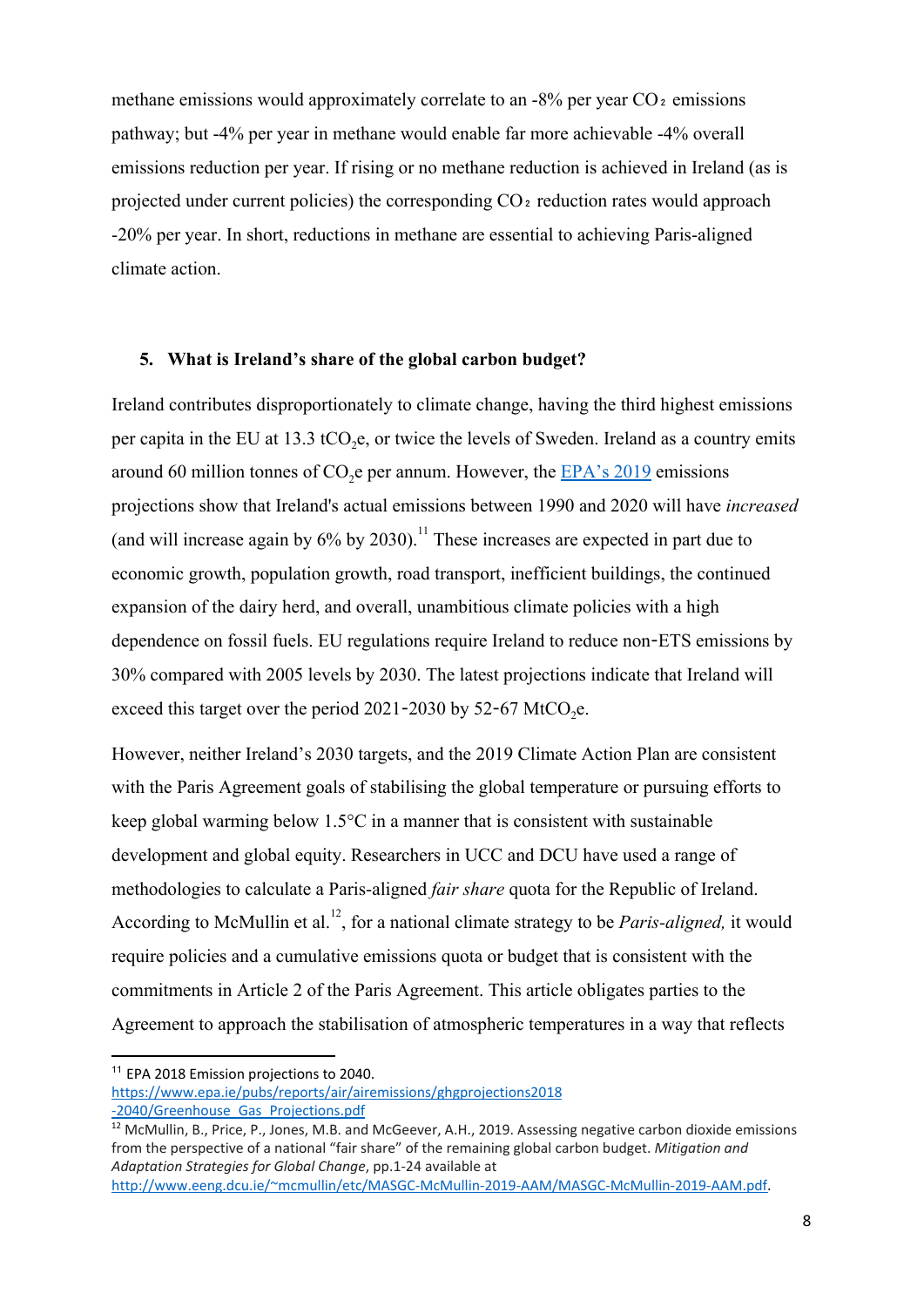equity and the principle of common but differentiated responsibilities and respective capabilities, in the light of different national circumstances. Article 2 can thus be read as an obligation on developed countries such as Ireland and other EU member states to make greater efforts at mitigation on the grounds of their current high emissions per capita, historical emissions, higher incomes, and capacities.<sup>13</sup> Given that cumulative carbon emissions are a strong linear indicator of temperature increase, a country's historical cumulative emissions can be utilised as a measure of proportional responsibility for anthropogenic temperature increase, both past and future. While the Paris Agreement did not as such quantify the global carbon budget, or specify country level mitigation emission quotas, it is possible to devise a country-specific emission budget that is consistent with the 1.5°C or 2°C temperature goals on the basis of equity and the increased ambition that would apply to developed countries.

McMullin et al. calculate Ireland's fair share quota as a maximum of c. 391 million tonnes of carbon dioxide (MtCO<sub>2</sub>), equal to a total of 83 tonnes of carbon dioxide (tCO<sub>2</sub>) per capita, from 2015, based on a precautionary estimate of the Global Carbon Budget (GCB) and a specific interpretation of global equity. Given Ireland's high current  $CO<sub>2</sub>$  per capita emissions rate, the DCU researchers estimate that this would correspond to sustained year-on-year reductions in nett annual  $CO_2$  emissions of over  $-11\%$  per year (beginning in 2016). Given that these emission reductions did not take place, the pathway to a 1.5°-aligned carbon budget will need to become more stringent from 2020 onwards in order to avoid reliance on speculative and unproven negative emission technologies.

An Taisce, the National Trust for Ireland, made a [submission](https://www.antaisce.org/publications/getting-ireland%E2%80%99s-climate-action-%E2%80%9Cback-on-track%E2%80%9D-what-%E2%80%8B-exactly-%E2%80%8B-does-it-mean) to the Joint Oireachtas Committee on Climate Action in 2019 pointing out that current policies were not commensurate with Ireland's obligations under the Paris Agreement. The NGO recommended that national policy for the electricity generation, buildings and transport sectors should deliver reductions of at least 28% by 2023, relative to the level in 2018 (projected at c. 41MtCO.). This implies successive year-on-year reductions of c. 6-7% each year for those sectors, and reductions of least 24% by 2023 for the agriculture, land-use and

 $13$  It should be noted that the EU's 2030 mitigation commitments are not consistent with the recommendations in the IPCC AR4 (2007) report, or the most temperature goals of the Paris Agreement. In addition, a 95% reduction by 2050 is not in line with this limit for many interpretations of the long-term temperature limit of the Paris Agreement, nor is it considered ambitious enough to be a fair contribution of the EU to the Paris Agreement. See Höhne, N. et al., 2019. A possible 2050 climate target for the EU. *New Climate* report. <https://newclimate.org/2019/09/23/a-possible-2050-climate-target-for-the-eu/>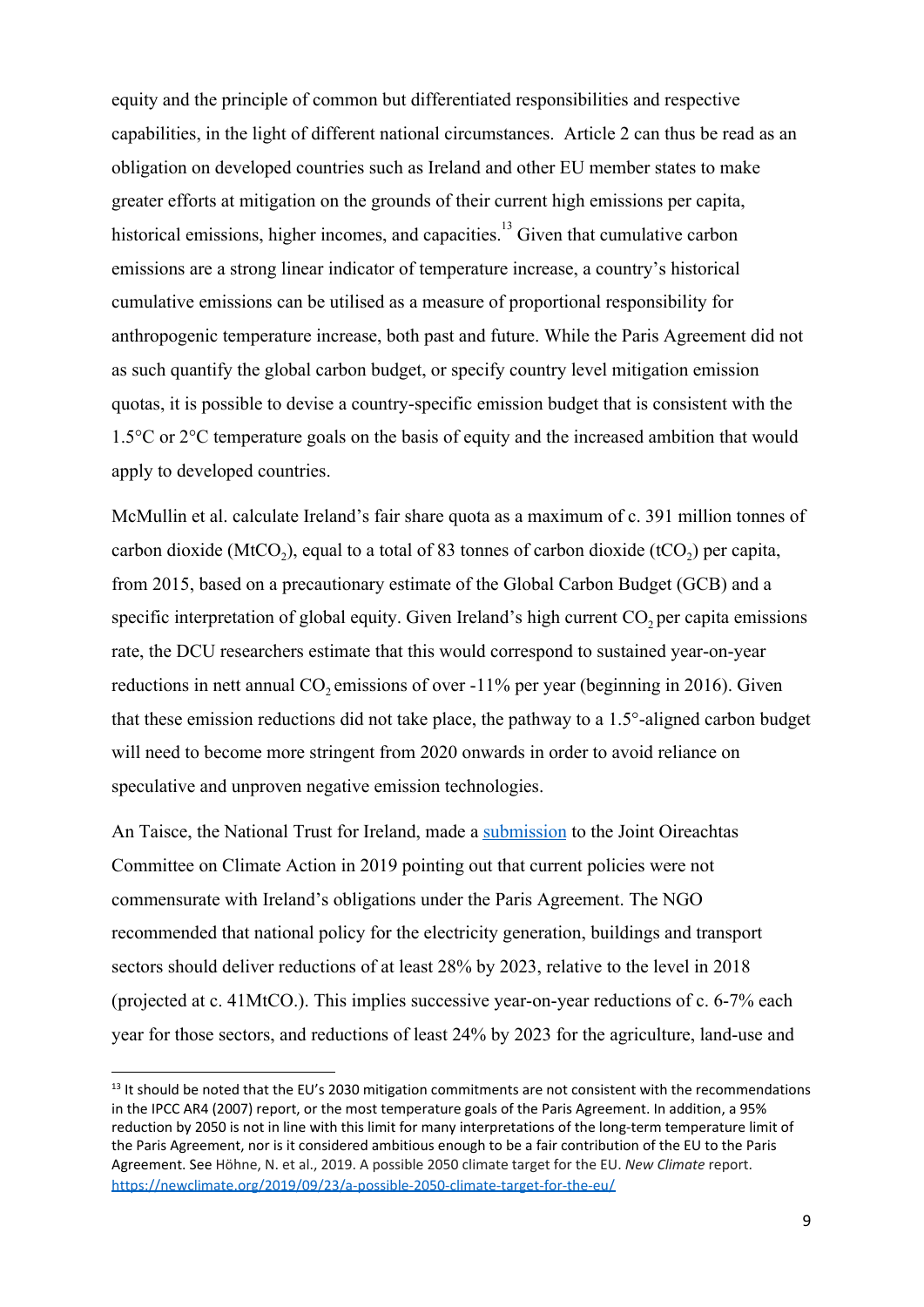forestry sectors, relative to the level in 2018 (projected at c. 23 MtCO<sub>2</sub>e). This would require successive year-on-year reductions of c. 5-6% each year.

Research by Glynn et al. at UCC published in  $2019<sup>14</sup>$  also found that immediate and increased decarbonisation ambition over the next 3–5 years will be critical to achieve the Paris Agreement goals and prevent dangerous climate change. The researchers acknowledge that the 80–95% reduction target set out in the [2014 National Policy Position on Climate Change](http://www.merrionstreet.ie/en/wp-content/uploads/2014/04/National-Policy-Position.docx) (which has been the basis for national climate policy and supported by the 2015 Climate Action and Low Carbon Development Act), is not consistent with temperature goals of 'well below' 2°C and pursuing 1.5°C. Glynn et al. take Ireland's 0.064% share of global population to estimate a fair share of a range of carbon budgets from 758 Mt to 128 Mt by 2070. This rubric results in Ireland having already exceeded a fair share of the 1.5°C per capita global carbon budget, though not the  $2^{\circ}$ C budgets.<sup>15</sup> They also note that Irish per capita territorial  $CO_2$  emissions are now at 13.3 tCO<sub>2</sub>e per person – nearly twice the global average – and are growing. In addition, relatively high per capita income implies Ireland has significant mitigation capacity.

The UCC research is primarily concerned with the energy system, as opposed to the land-use and forestry sectors. In addition, the methodology used in the Glynn et al.'s research deploys econometric analysis to estimate the least-cost pathways for achieving climate policy goals which may not adequately capture risks, tipping points and different forms of climate injustice across time and space. As Li and Strachan<sup>16</sup> put it, conventional equilibrium and optimisation models tend to radically simplify the effects of certain variables and often underestimate the impact of institutional and political agents and leverage points in public policy. This can make such models less helpful in understanding how to implement specific energy and climate policies in the near term and aligning these with long term targets.

Notwithstanding these reservations about equilibrium models, the UCC researchers estimate that the effect of delayed action between 2015 and 2020 results in even more stringent

<sup>&</sup>lt;sup>14</sup> Glynn, J., Gargiulo, M., Chiodi, A., Deane, P., Rogan, F. and Ó Gallachóir, B., 2019. Zero carbon energy system pathways for Ireland consistent with the Paris Agreement. *Climate Policy*, *19*(1), pp.30-42.

<sup>&</sup>lt;sup>15</sup> It is important to state that the UCC paper models the impact of a range of 38 scenarios consistent with the temperature goals using different underlying assumptions about policy interventions and energy system responses.

<sup>&</sup>lt;sup>16</sup> Li, F.G. and Strachan, N., 2019. Take me to your leader: Using socio-technical energy transitions (STET) modelling to explore the role of actors in decarbonisation pathways. *Energy Research & Social Science*, *51*, pp.67-81.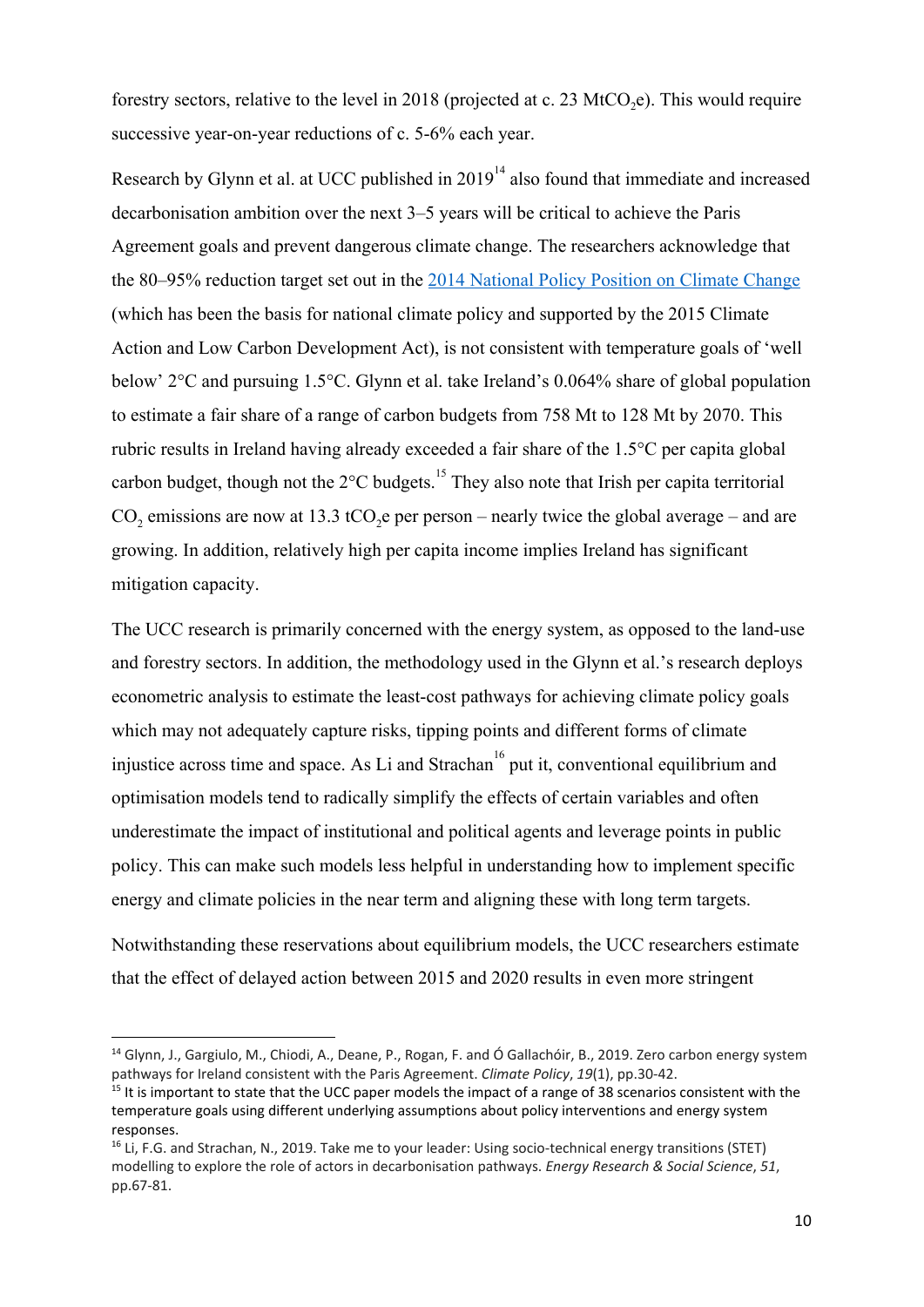emissions reductions from 2021, and an 81–105% emissions reduction by 2050 on 1990 levels. Delayed action between 2015 and 2020 has considerable impacts on the rates of decarbonization required for a 2°C consistent mitigation pathway in the UCC study. Since action was, in fact 'delayed',  $CO_2$  emissions will need to be reduced by 1.6–3 MtCO<sub>2</sub>/year by 2030 if energy system emissions do not peak until 2020. Note that the effect of data centres in the energy system, which could consume up to 35% of total electricity demand by 2027, was not considered in the UCC study. For a 1.5°C target, the authors of this research estimate that emissions reductions need to be immediate and in the range of  $3.5-3.9$  MtCO<sub>2</sub>/year (or by about 5-6% per year).

# **6.** The UNEP Emissions GAP report 2019<sup>17</sup> and the response of the Joint **Oireachtas Committee on Climate Action**

In December 2019 the annual Conference of the Parties to the UN Climate Change Convention met in Madrid, Spain. For the past 10 years at each successive COP, the UN Environment Programme has published an emissions gap report analysing the effect of country pledges, including the unconditional and conditional commitments made by parties to the Paris Agreement in the form of NDCs. The 2019 report notes that the ratchet mechanism of the Paris Agreement foresees strengthening of the NDCs every five years, and 2020 will be a critical step in this process. The Paris Agreement NDCs come into effect in 2020, and the ratchet mechanism will require NDC updates before the next COP26 in Glasgow originally scheduled for November 2020. It is imperative therefore that Ireland and the EU now commit to increased ambition for 2030. UNEP states that the required cuts in global emissions are now 2.7% per year on average for the 2°C goal, and 7.6% per year on average for the 1.5°C goal. In the view of Stop Climate Chaos, governments cannot afford to assume that 2°C of warming will be tolerable and there is some recent evidence to suggest that on the basis of current historical emissions, important tipping points in the Earth's climate system might have already been triggered.<sup>18</sup>

<sup>17</sup> United Nations, 2019, *UN Emissions Gap Report*. Available at: <https://www.unep-wcmc.org/news/2019-emissions-gap-report>

<sup>&</sup>lt;sup>18</sup> Lenton, T.M., Rockström, J., Gaffney, O., Rahmstorf, S., Richardson, K., Steffen, W. and Schellnhuber, H.J., 2019. Climate tipping points—too risky to bet against. *Nature* vol. 575, pp.592-595. Available at: [https://www.nature.com/magazine-assets/d41586-019-03595-0/d41586-019-03595-0.pdf.](https://www.nature.com/magazine-assets/d41586-019-03595-0/d41586-019-03595-0.pdf)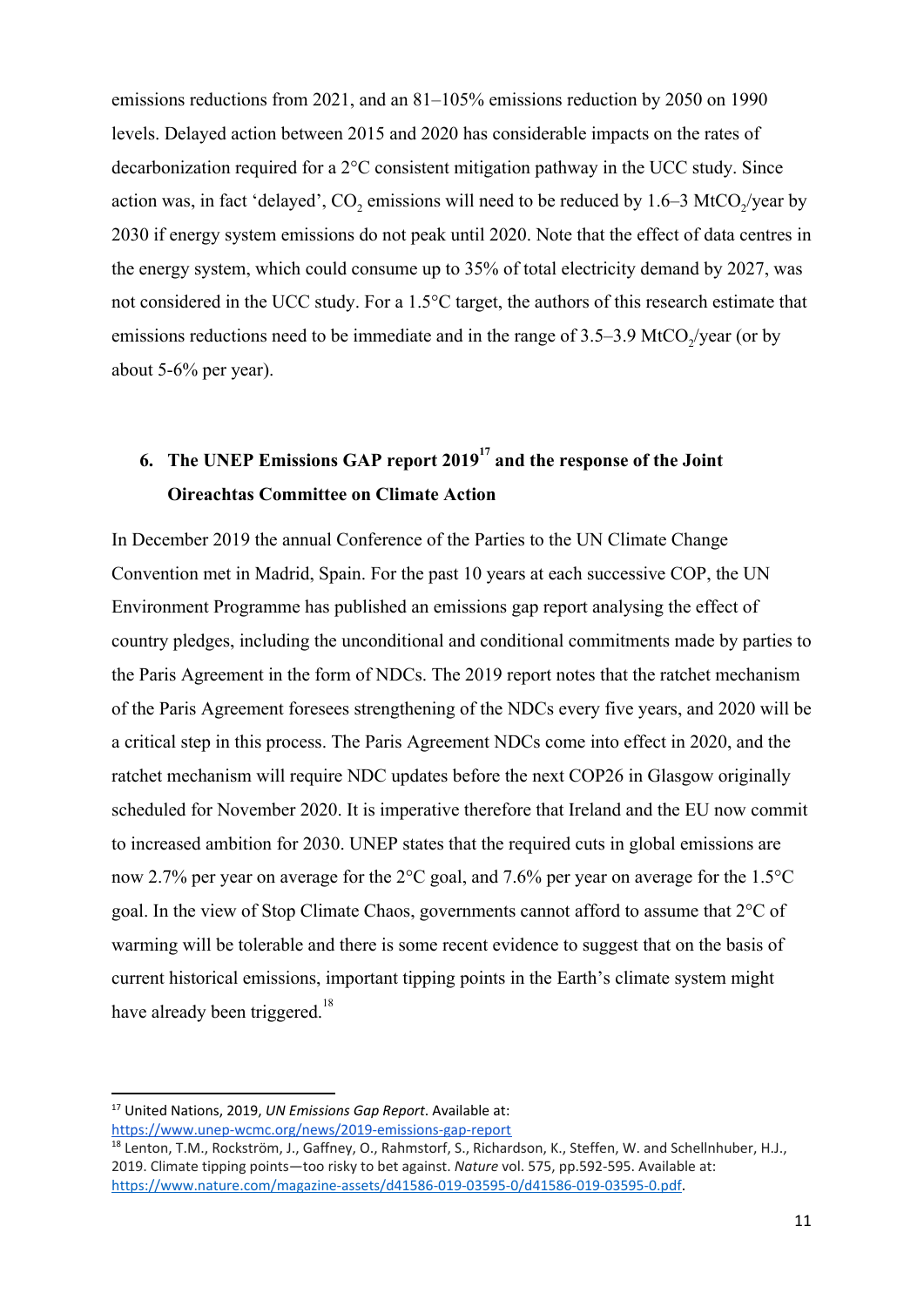According to UNEP, 'evidently, greater cuts will be required the longer that action is delayed.' The Emissions Gap Report states unequivocally that enhanced ambition by G20 members, including the EU, will be essential for the global mitigation effort. This includes phasing out fossil fuel subsidies, ending deforestation, and deep and rapid decarbonisation processes that imply 'fundamental structural changes' within economic sectors, firms, labour markets and trade patterns.

Current levels of domestic ambition as set out in Ireland's draft National Energy and Climate Plan and Long-Term Climate Strategy fall far short of what is needed to deliver on the temperature limits set by the Paris Agreement. Ireland must be willing to ratchet up immediate near-term mitigation in the next decade to align with a revised national policy position of net zero annual emissions by 2040 by the very latest. It is SCC's assessment, based on the most recent science and the requirements of global and intergenerational equity that the overall carbon budget for Ireland must fix a minimum reduction of nett annual emissions of 54% by 2030 (relative to 1990), nett zero no later than 2040, and significant, verified, and secure, nett negative emissions by 2050.

In the context of continuing higher than Eurozone average economic growth to 2024, growth in employment and FDI, including data centres, will be key drivers in Irish energy-related greenhouse gas emissions, which will at best decline by approximately 2% per annum as a result of measures set out in the 2019 Climate Action Plan. If Ireland was doing its fair share, and based on the data provided above, SCC asserts that *at least* an 8% average annual reduction in all greenhouse gases from 2020 over the five-year period 2021-2025 is essential to avoid climate chaos.

This need for accelerated ambition was recognised by the report<sup>19</sup> of the special all-party Oireachtas committee on climate action in 2019, which noted that to be consistent with the Paris Agreement, Ireland's GHG emissions should reduce by 5-10% per year, compared to the 4% growth that was witnessed in 2016, in order to achieve net zero GHG emissions by 2030-2050. In its submission to the National Energy and Climate Plan in January 2020, the Committee unanimously acknowledged that the 2% annual reduction set out in the Climate Action Plan will be insufficient to achieve net zero emissions by mid-century. The

<sup>&</sup>lt;sup>19</sup> Climate Change: A Cross Party Consensus for Action. Report of the Joint Oireachtas Committee on Climate Action, March 209.

[https://data.oireachtas.ie/ie/oireachtas/committee/dail/32/joint\\_committee\\_on\\_climate\\_action/reports/201](https://data.oireachtas.ie/ie/oireachtas/committee/dail/32/joint_committee_on_climate_action/reports/2019/2019-03-28_report-climate-change-a-cross-party-consensus-for-action_en.pdf) [9/2019-03-28\\_report-climate-change-a-cross-party-consensus-for-action\\_en.pdf](https://data.oireachtas.ie/ie/oireachtas/committee/dail/32/joint_committee_on_climate_action/reports/2019/2019-03-28_report-climate-change-a-cross-party-consensus-for-action_en.pdf)